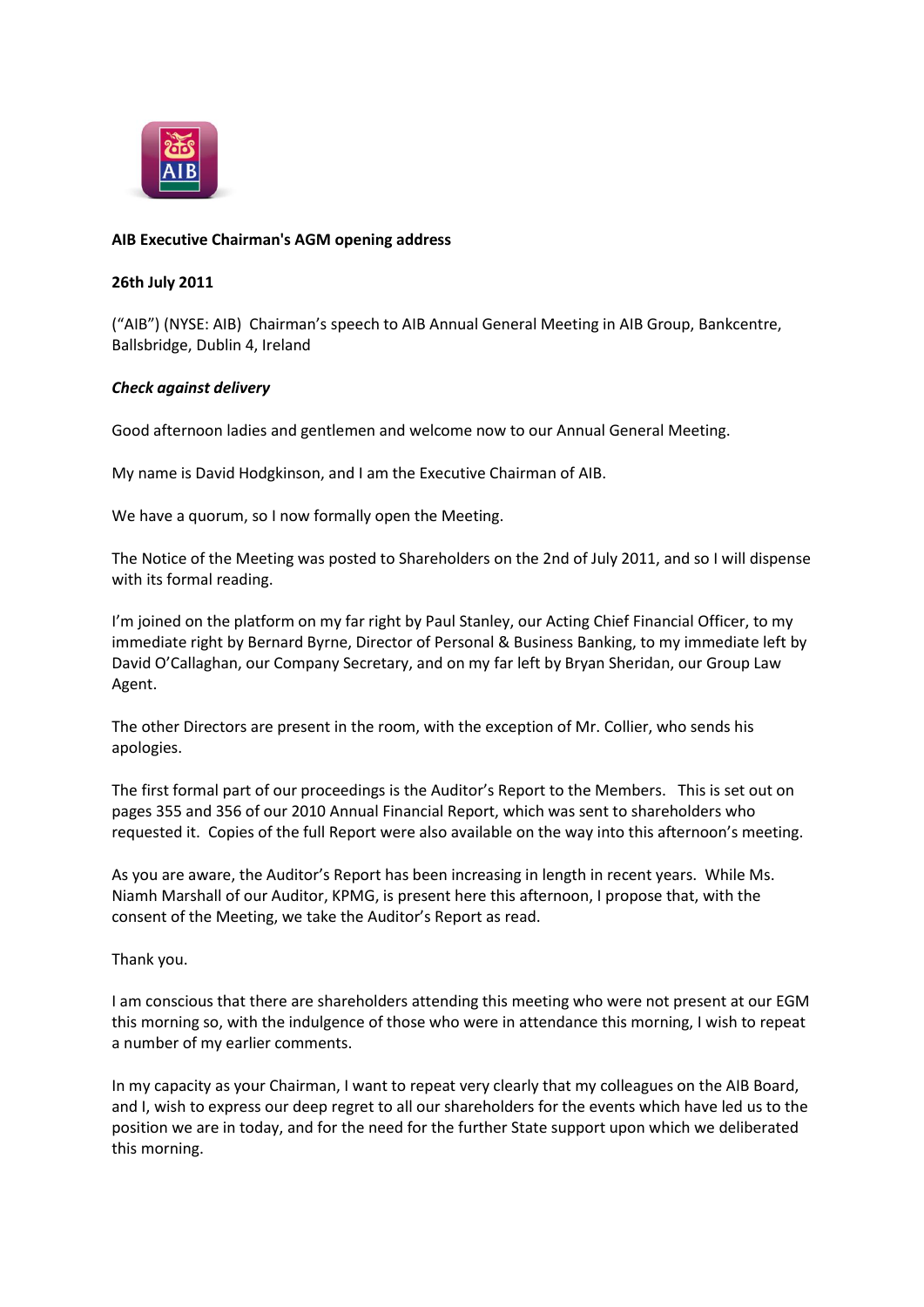We remain acutely conscious of the enormous erosion in shareholder value which has occurred and the real hardship for many shareholders brought about as a result.

It has to be said yet again, so that we cannot forget, that serious mistakes were made in this Bank which can't be allowed to happen again.

The Government has had to put an enormous amount of taxpayers' money into AIB in order that we can help put things right both for our customers and the wider economy.

So AIB exists today on the strength of the support of the Irish Government on behalf of taxpayers.

I will again put on record our acknowledgement of, and gratitude for, that support and for the key role that the Government and taxpayers continue to play in helping us deal with the unprecedented events which this Company faces.

In return, the Government rightly expects rigorous governance, protection of its investment and appropriate behaviour by the Company's board and management.

Also too, that the bank should play as big a part as it can in the recovery of the economy.

I can tell you that my Board colleagues, Senior Management and I, all subscribe to the Government's expectations and, so, the Bank is going through an extensive restructuring programme that incorporates organisational size, staff, business focus, culture and governance, all of which is designed to prevent a repeat of the disastrous and far reaching crisis.

However, I am also realistic about the scale of the challenge and it will take time to get us to where we need to be, but I am confident that our efforts will ultimately be successful.

Since I met with you here in November last year, there have been many developments which have significantly altered the fabric of AIB.

The level of change is apparent in that there is no member of the executive committee, the bank's top executive team, that was in office before 2010. At Board level, following this AGM, there will not be any Board members remaining that were in place prior to 2009.

Top management appointments have now been made following a very rigorous selection process which has closely examined people's leadership values and behaviours.

We have a good mix of people from inside and outside AIB with many internal AIB people taking on new or changed responsibilities.

We have moved to change the structure of the organisation to put customers at the heart of what we do. The customer facing businesses are being supported centrally by specialist functions and services.

Following these changes, AIB will have a strong foundation from which a profitable business can be rebuilt and will be well positioned in the market as one of the two pillar domestic Irish banks.

And our intention is to achieve these changes without losing sight of our key objectives of supporting our customers through this challenging period and helping to revitalise the national economy.